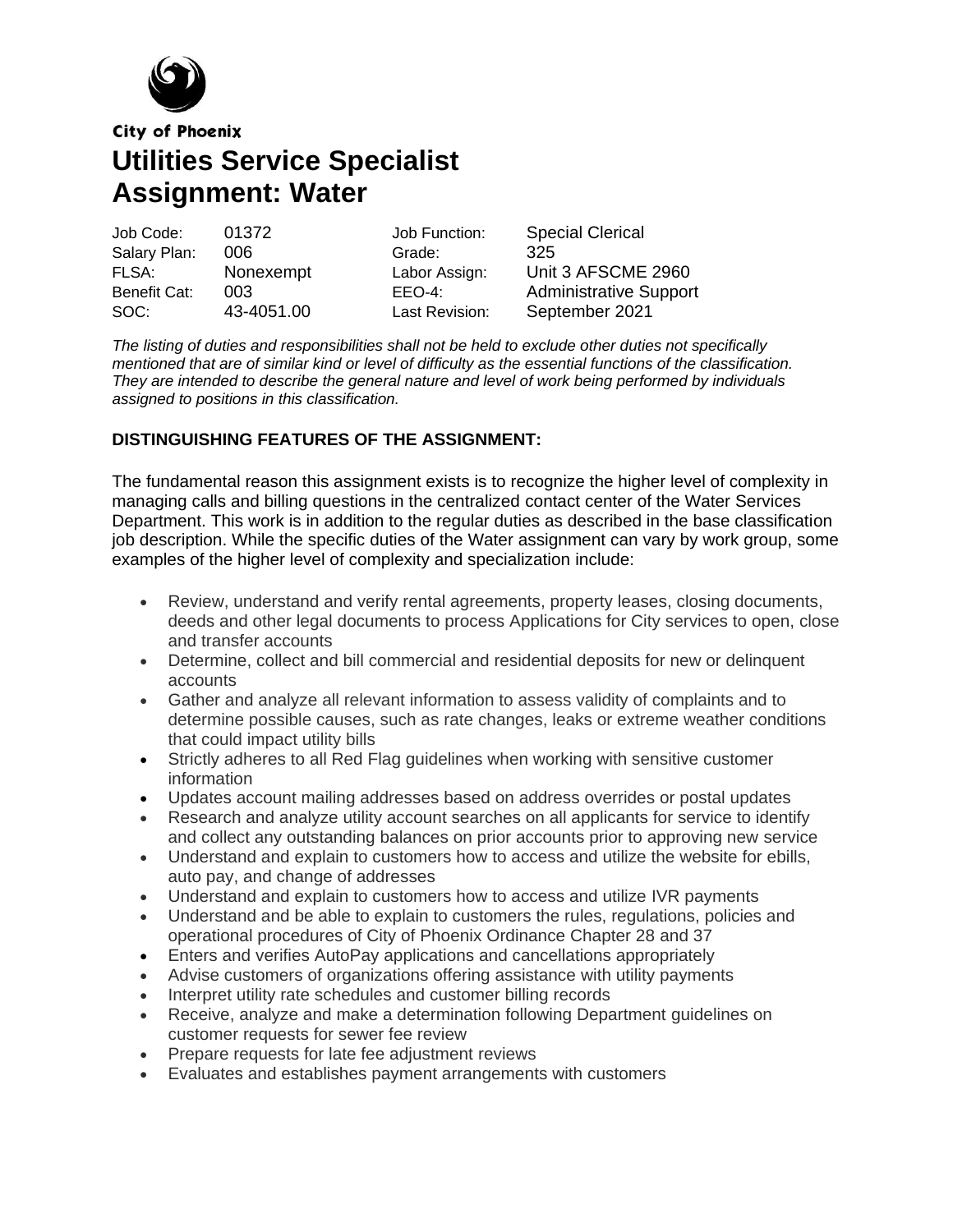

# **City of Phoenix DISTINGUISHING FEATURES OF THE CLASS:**

The fundamental reason this classification exists is to perform a variety of customer service tasks. Incumbents provide direct customer assistance regarding city services billing, initiating or terminating utility service, accepting payments, resolving bill complaints, monitoring for acceptable and non-acceptable material delivery, and disseminating information by utilizing a complex group of computer programs, systems and knowledge resources. Employees may be assigned to administrative support in the following functions requiring multiple systems and technological knowledge: weigh stations, banking, delinquent collections, responding to correspondence, pay stations, contact center, and the billing center.

#### **SUPERVISION RECEIVED/GIVEN:**

Work is performed under the general supervision of a Water Customer Services Supervisor I or II.

## **ESSENTIAL FUNCTIONS:**

- Analyzes customer information, answers inquiries and resolves issues from the public regarding city services bills or weigh station transactions; initiates or terminates utility services at the request of the customer
- Accepts payments for utility or transfer station services
- Authors responses to written correspondence from the public and other City departments
- Serves a critical response function during emergency situations
- Elevates the most complex and contentious issues to appropriate higher-level staff
- Updates and corrects information in the Customer Care and Billing system or in a point of sale system
- Reconciles financial daily transactions
- Answers high volume telephone, email and web portal inquires, documenting all aspects of the interaction in the customer Care and Billing system
- Maintains regular and reliable attendance
- Demonstrates superior seamless customer service, integrity, and commitment to innovation, efficiency, and fiscally responsible activity

## **REQUIRED KNOWLEDGE, SKILLS AND ABILITIES:**

Knowledge of:

- Policies and procedures of the Customer Service Division
- City Codes and Ordinances pertaining to billing operations, delinquent accounts and sewer and sanitation fees
- Cash handling and balancing procedures

Ability to:

- Use multiple technologies to assist customers with their utility account and requests
- Solve basic arithmetic problems to calculate bills, make billing adjustments and provide correct change